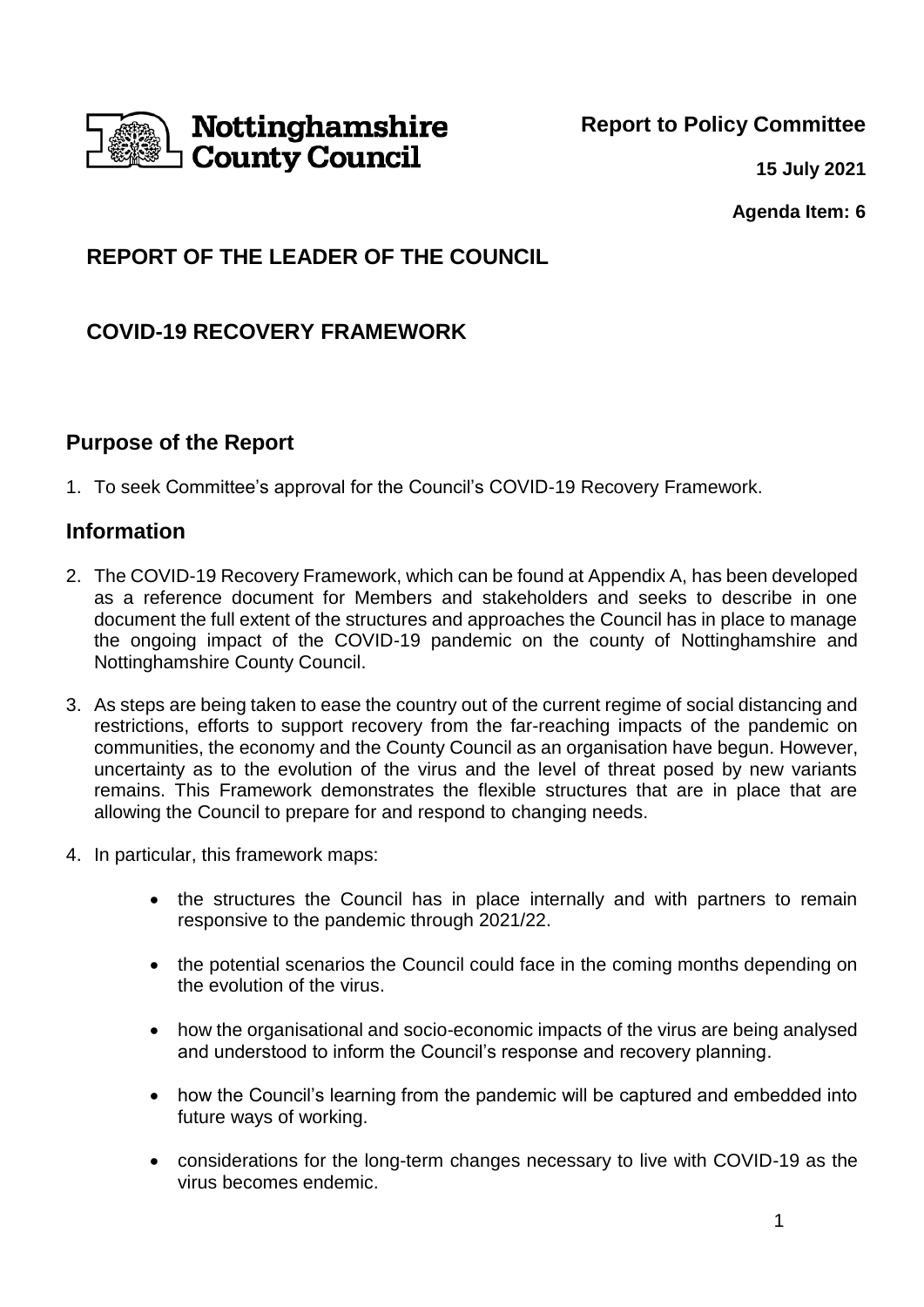- 5. The Framework makes reference to the Economic Recovery Strategy and the role the County Council has to play in supporting the reopening of the economy, including efforts to restore the most impacted business sectors and encourage residents to shop local and make the most of Nottinghamshire's services, shops and leisure attractions.
- 6. This Framework underpins and paves the way for the new Council Plan that will be published in Autumn 2021. The Council Plan will map the steps the Council will take to support the immediate and long-term recovery priorities for the County. The priorities in the Council Plan will be based on the analysis of the impact of socio-economic impact of COVID-19 on Nottinghamshire's communities and engagement with residents and stakeholders. This will ensure that the Council directs its resources towards those activities that will make the most difference to residents and businesses and that our recovery efforts work towards achieving our long-term aspirations for Nottinghamshire.

#### **Other Options Considered**

7. This framework provides clarity on the response structures and approaches that are in place to respond and recover from the COVID-19 pandemic. No other options have been considered.

#### **Reason/s for Recommendation/s**

8. Approval of the COVID-19 Recovery Framework is sought as it demonstrates how the County Council, alongside its partners has appropriately planned to manage the ongoing impact of COVID-19 on communities and the County Council, as well as the steps that will be taken to support recovery.

## **Statutory and Policy Implications**

9. This report has been compiled after consideration of implications in respect of crime and disorder, data protection and information governance finance, human resources, human rights, the NHS Constitution (public health services), the public sector equality duty, safeguarding of children and adults at risk, service users, smarter working, sustainability and the environment and where such implications are material they are described below. Appropriate consultation has been undertaken and advice sought on these issues as required.

## **RECOMMENDATION/S**

It is recommended that the Committee:

1) Approves the COVID-19 Recovery Framework, which outlines the support structures and flexible approaches to managing the uncertainty of the COVID-19 pandemic through the remainder of 2021/22.

**Councillor Ben Bradley MP Leader of the Council**

**For any enquiries about this report please contact:**